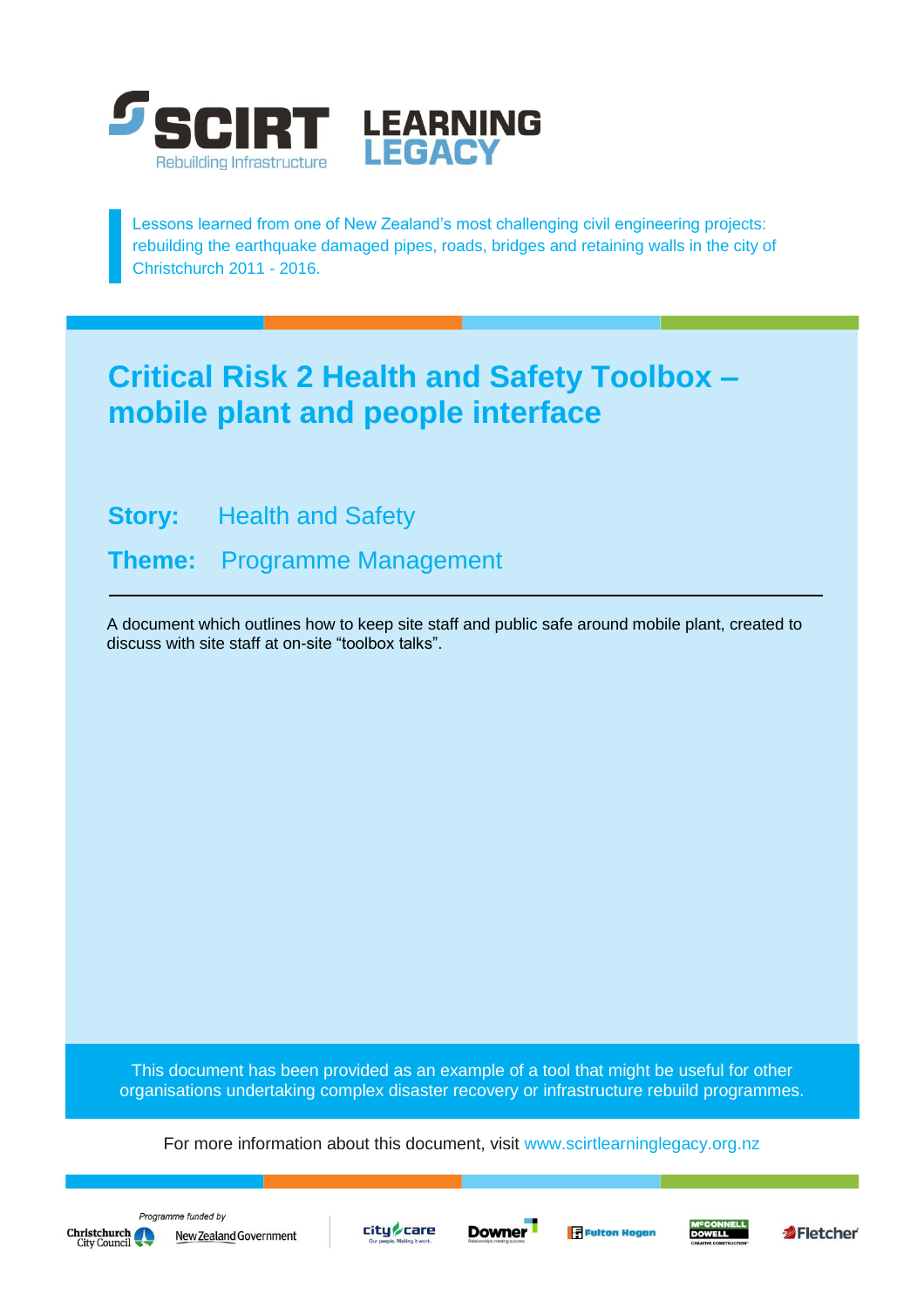

This work is licensed under a Creative Commons Attribution 3.0 New Zealand License.

The authors, and Stronger Christchurch Infrastructure Rebuild Team (SCIRT) have taken all reasonable care to ensure the accuracy of the information supplied in this legacy document. However, neither the authors nor SCIRT, warrant that the information contained in this legacy document will be complete or free of errors or inaccuracies. By using this legacy document you accept all liability arising from your use of it. Neither the authors nor SCIRT, will be liable for any loss or damage suffered by any person arising from the use of this legacy document, however caused.



Programme funded by New Zealand Government









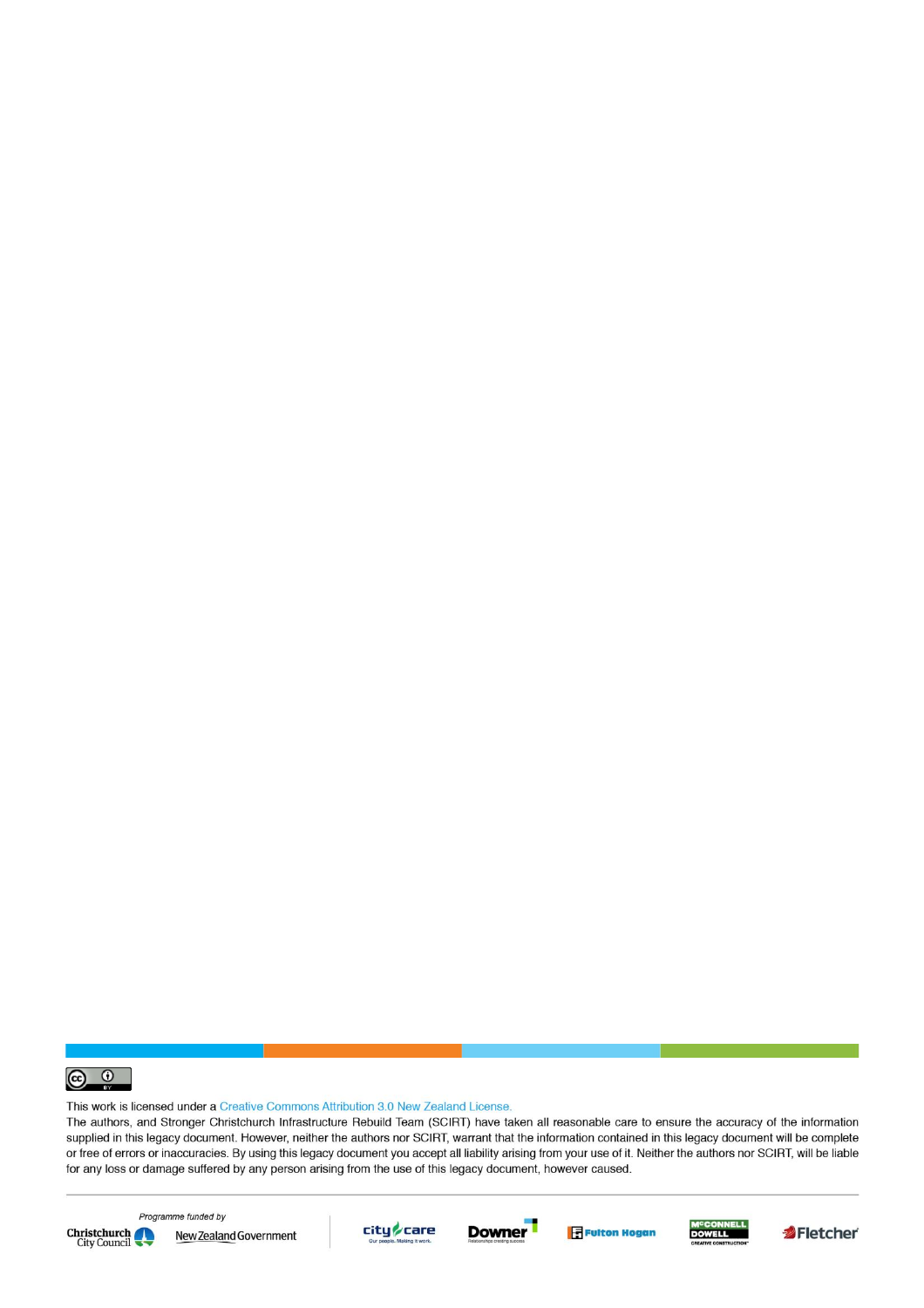

# **Health and Safety Toolbox 2**

#### Critical risk– **Mobile Plant and People Interface**

Plant is a major cause of workplace death and injury in New Zealand workplaces.

Mobile Plant are our **number 2 critical risk** because of the potential consequences:

- $\Rightarrow$  Being **crushed** by mobile plant (Reversing, pinned against…)
- Sustaining **fractures from falls** while assessing, operating or maintaining plant
- $\Rightarrow$  Fractures when **hit** by moving plant (swing zone, pinned against...)

#### How can we prevent this?

- $\Rightarrow$  Check any new plant arriving on site is **fit for use**
- $\Rightarrow$  Complete your **pre start check on all plant daily**, and fix any problems
- ⇒ Agree as a team how you will **communicate** instructions with the operator of any plant
- Only operate plant is you have been authorised and have the **license** and the **competency**
- $\Rightarrow$  Operators must be **OCA competent** (see Roger Tuffery FCC for more information)
- $\Rightarrow$  Create a **Plant Movement Plan** on site: drive through preferred, identify hazards like overheads, clearly identify the exclusion zone with signage, cones, tiger tails etc…
- Manage on site **loading and unloading**: know who is coming, designate a "spotter", create a waiting zone
- ⇒ Trucks: **check loads** are secure
- $\Rightarrow$  Safe use of **Excavators**: use the safety pin and quick hitch's, remove bucket when lifting
- Operator injuries: a trained **mobile plant spotter** is used **for restricted visibility** (blind spots, "shadows", reversing...)

#### **Operating Mobile Plant During Autumn and Winter Months**

#### **Before moving make sure:**

- All windows/windscreen to be cleaned and cleared.
- All front/rear lights are operational and visual
- All mirrors clear
- All reversing aids are

#### **Sun Strike:**

- Sun Strike, make sure the windscreen is clear
- Make sure sun (safety) glasses are available
- Make sure the sun visor is operational
- Stop, if sun strike hits the front screen or mirrors affecting your view